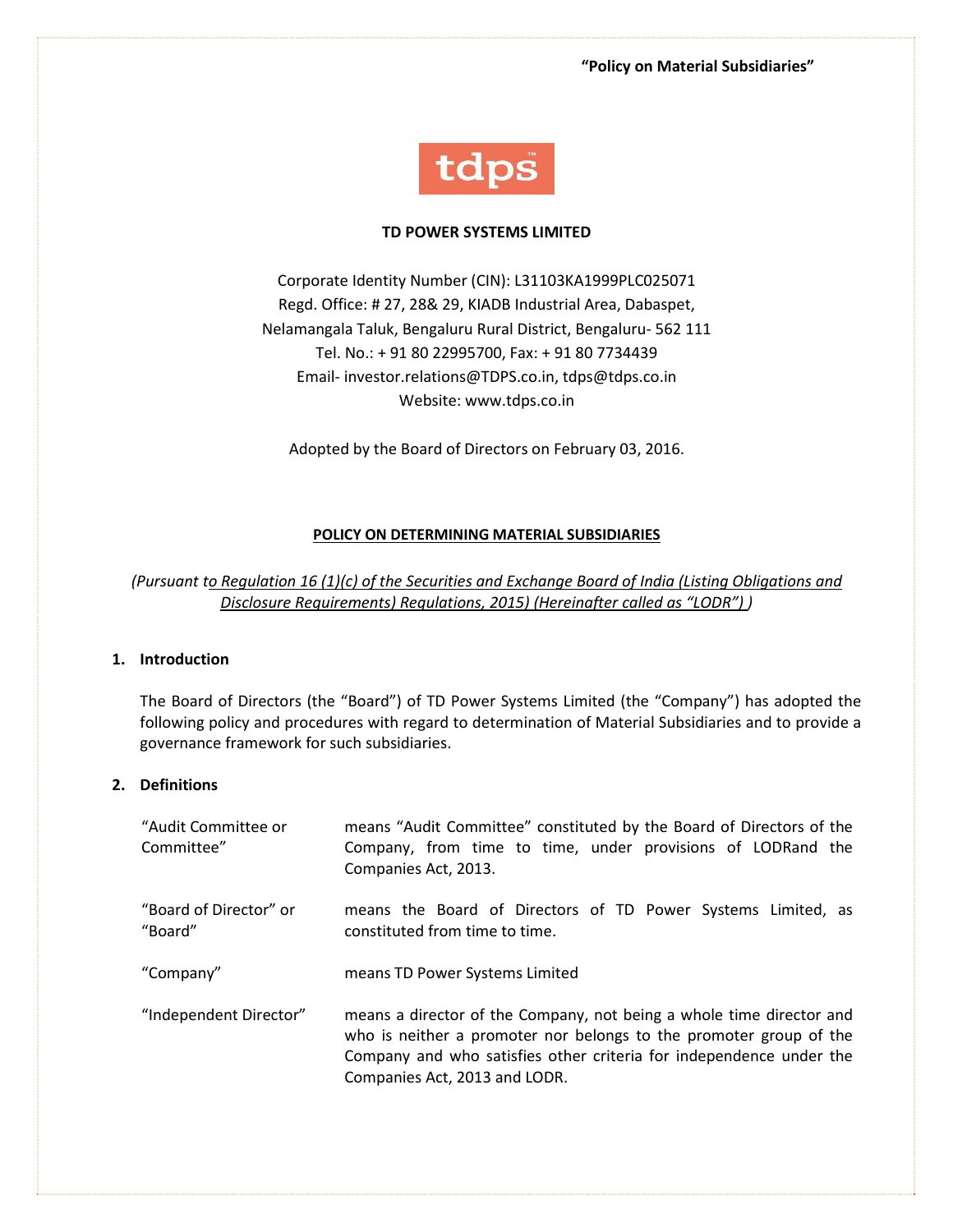| "Material Non Listed India<br>Subsidiary"   | implies an unlisted subsidiary, incorporated in India, whose income or<br>net worth (i.e. paid up share capital and free reserves) exceeds 20% of<br>the consolidated income or net worth respectively, of the Company and<br>its Subsidiaries in the immediately preceding accounting year. |
|---------------------------------------------|----------------------------------------------------------------------------------------------------------------------------------------------------------------------------------------------------------------------------------------------------------------------------------------------|
| "Policy"                                    | means Policy on Material Subsidiaries.                                                                                                                                                                                                                                                       |
| "Significant Transaction or<br>Arrangement" | shall mean any individual transaction or arrangement that exceeds or is<br>likely to exceed 10% of the total revenues or total expenses or total<br>assets or total liabilities, as the case may be, of the material unlisted<br>subsidiary for the immediately preceding accounting year.   |
| "Subsidiary"                                | shall be as defined under the Companies Act, 2013 and the Rules made                                                                                                                                                                                                                         |

Any other term not defined herein shall have the same meaning as defined in the Companies Act, 2013, and LODR or any other applicable laws or regulations.

#### **3. Material Subsidiary**

A subsidiary shall be a Material Subsidiary, if any of the following conditions are satisfied:

thereunder.

- a. in which the Investment of the Company in subsidiary, exceeds twenty percent (20%) of its consolidated net worth as per the audited balance sheet of the previous financial year; or
- b. if the subsidiary has generated twenty percent (20%) of the consolidated income of the Company during the previous financial year.

#### **4. Independent Director on the Board of material non-listed Indian subsidiary companies**

At least one Independent Director of the Company shall be a director on the Board of the Material nonlisted Indian subsidiary companies.

#### **5. Review by Audit Committee/Board of directors of the Company**

- a. The Audit Committee of the Company shall review the financial statements, in particular, the investments made by the unlisted subsidiary company.
- b. The Board of the Company is consulted in respect of the appointments, remuneration and severance of CEO & senior managerial personnel and reviews the business plans and contracts by the unlisted subsidiary company.

## **6. Minutes and Significant transactions / arrangements of unlisted subsidiary companies**

a. The minutes of the Board meetings of the unlisted subsidiary companies shall be placed at the Board meeting of the company.